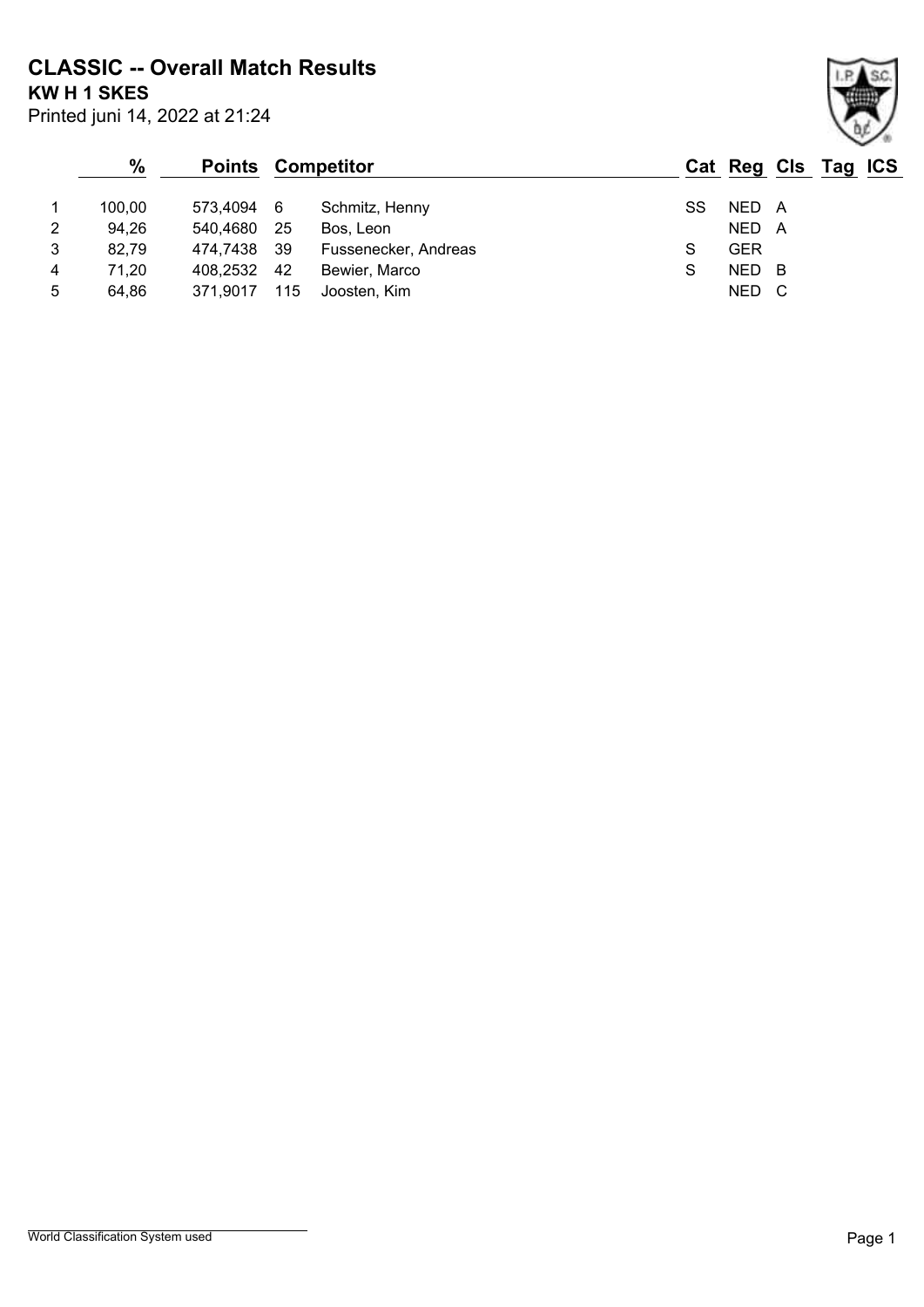### **KW H 1 SKES OPEN -- Overall Match Results**

Printed juni 14, 2022 at 21:24

#### **% Points Competitor Cat Reg Cls Tag ICS** 1 100,00 571,5438 9 Smits, Arno Show State State State A 94,98 542,8303 70 Immink, Jasper NED 94,01 537,2904 18 Lumich von, Denny NED 86,89 496,5940 48 Ewalds, Rob NED B 5 84,92 485,3591 89 Woudstra, Marc New York 1980 NED 84,67 483,9516 118 Houthuijzen, Bart NED B 82,34 470,6196 5 Koolwijk, Van, Jacky S NED A 8 81,86 467,8504 23 Gerwen, van, Joan S S NED A 77,96 445,5861 67 Jungbluth, Danny BEL 76,56 437,5599 30 Mulkens, Marcel S NED 75,44 431,1838 22 DEFGNEE, Alphonse SS BEL 12 71,22 407,0597 96 Mertens, Bjorn NED 13 66,55 380,3588 19 Voorter, Ger Steeds and SS NED A 14 65,97 377,0272 3 Gansner, Hans SS NED B 15 65,24 372,8802 29 Van Poppel, Frans S S NED A 63,99 365,7253 13 Beurden, van, Jos SS NED B 63,56 363,2542 97 Mertens, Cindy L NED 18 58,38 333,6630 8 Esch, Van, Mari S S NED B 56,33 321,9557 111 Stuff, Mark S NED 55,70 318,3704 106 Zientowski, Frank S GER 55,57 317,6251 56 Michels, Dirk SS NED 53,81 307,5392 117 Fakkeldy, Maurice S NED 53,38 305,0800 98 Van Zeeventer, Raymond NED 50,08 286,2323 103 Nobis, Michael GER 49,77 284,4727 65 Van Kuik, Victor S NED C

 49,25 281,4800 107 Heijkants, Erik BEL 44,33 253,3616 92 Schnelle, Klaus GER 36,14 206,5665 119 Kettwig, Patrick GER 0,00 0,0000 105 Friedrich, Helmut S GER

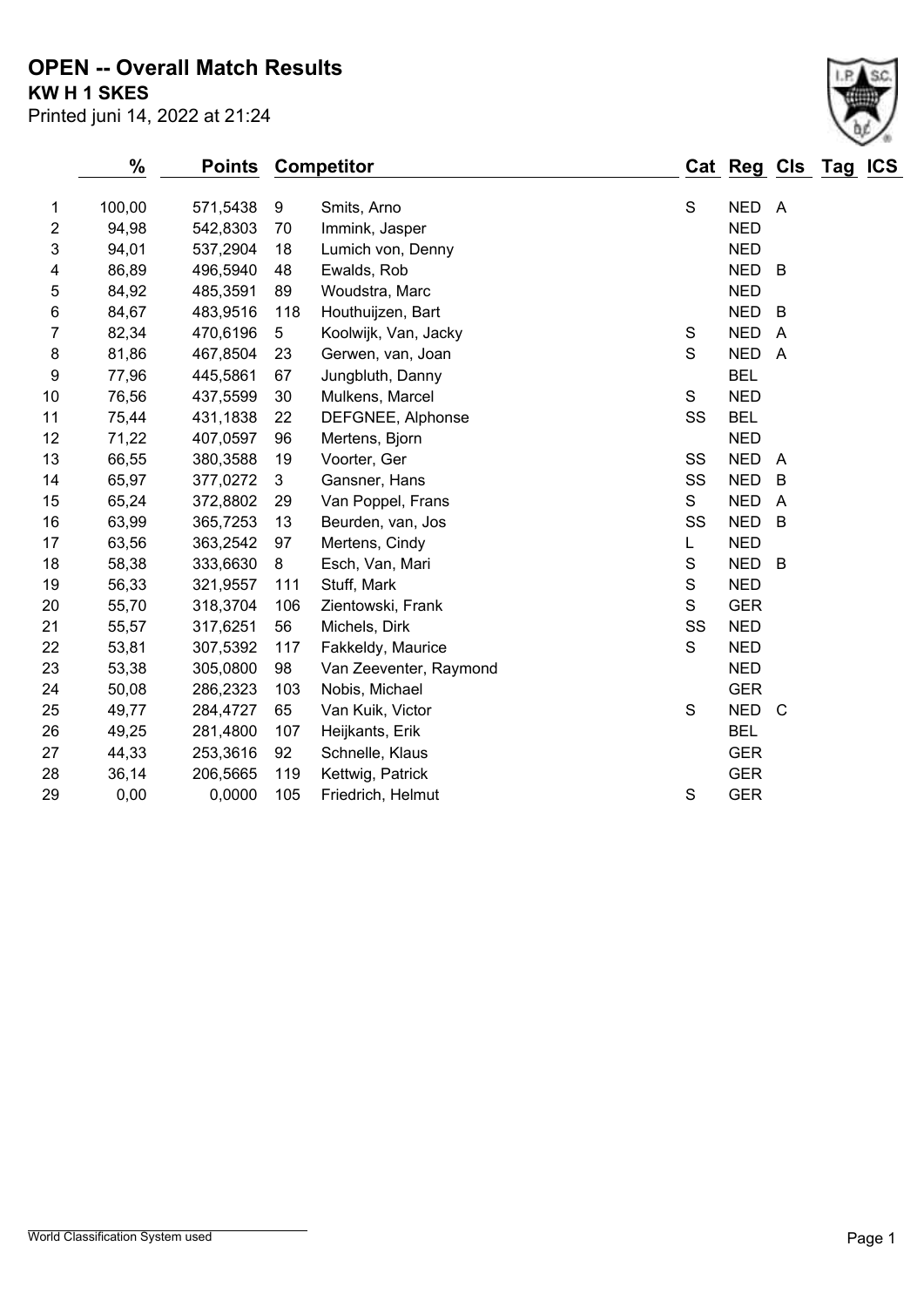**PRODUCTION -- Overall Match Results**

**KW H 1 SKES**

Printed juni 14, 2022 at 21:24

|    | $\frac{0}{0}$ | Points   |     | <b>Competitor</b>  |   | Cat Reg    |                         | Cls Tag | <b>ICS</b> |
|----|---------------|----------|-----|--------------------|---|------------|-------------------------|---------|------------|
| 1  | 100,00        | 596,4173 | 28  | ALBERT, GERARD     | S | <b>BEL</b> |                         |         |            |
| 2  | 87,63         | 522,6439 | 53  | Plessius, Richard  |   | <b>NED</b> |                         |         |            |
| 3  | 85,85         | 512,0507 | 64  | Supica, Denis      |   | <b>GER</b> |                         |         |            |
| 4  | 83,54         | 498,2343 | 77  | Van Mieghem, Wout  |   | <b>BEL</b> |                         |         |            |
| 5  | 82,93         | 494,6167 | 34  | Diepeveen, Robin   |   | <b>NED</b> | $\overline{A}$          |         |            |
| 6  | 82,09         | 489,6271 | 2   | Roopram, Kris      | S | <b>NED</b> | $\overline{A}$          |         |            |
| 7  | 79,20         | 472,3507 | 52  | Vervelde, Jochem   |   | <b>NED</b> | $\overline{\mathsf{A}}$ |         |            |
| 8  | 77,02         | 459,3861 | 87  | Smit, Andrew       |   | <b>NED</b> |                         |         |            |
| 9  | 75,91         | 452,7181 | 74  | Lubberich, Simon   |   | <b>GER</b> |                         |         |            |
| 10 | 75,80         | 452,1084 | 86  | Mol, Yannick       |   | <b>NED</b> |                         |         |            |
| 11 | 74,53         | 444,4918 | 10  | Baas, de, Marcel   | S | <b>NED</b> | A                       |         |            |
| 12 | 74,02         | 441,4929 | 57  | Yasar, Yasin       |   | <b>GER</b> |                         |         |            |
| 13 | 62,81         | 374,6157 | 114 | Walbrecht, Stefan  |   | <b>NED</b> | C                       |         |            |
| 14 | 57,78         | 344,5931 | 93  | Stapel, C.S.       |   | <b>NED</b> |                         |         |            |
| 15 | 55,87         | 333,2369 | 15  | Licheron, Emmanuel |   | <b>GER</b> |                         |         |            |
| 16 | 54,96         | 327,7696 | 109 | Himpers, Jeffrey   | S | <b>NED</b> |                         |         |            |
| 17 | 51,66         | 308,1318 | 72  | Lorscheidt, Daniel |   | <b>GER</b> |                         |         |            |
| 18 | 46,35         | 276,4518 | 37  | De Groot, Frank    | S | <b>NED</b> |                         |         |            |
| 19 | 44,73         | 266,7693 | 85  | Lepahe, Ute        | L | <b>GER</b> |                         |         |            |
| 20 | 0,00          | 0,0000   | 63  | Nielen, Davy       |   | <b>NED</b> | A                       |         |            |

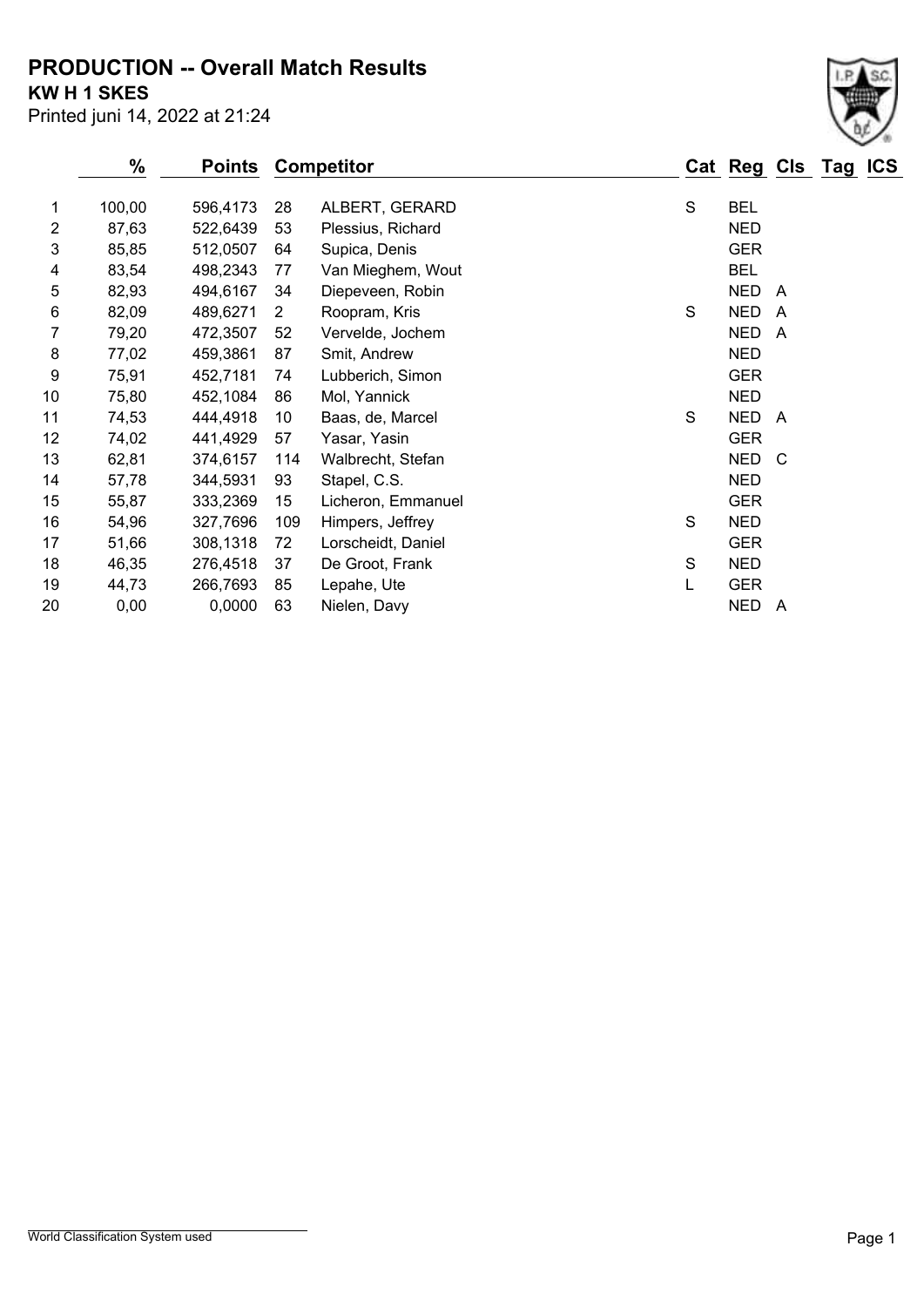## **PRODUCTION OPTICS -- Overall Match Results**

**KW H 1 SKES**

Printed juni 14, 2022 at 21:24

|    | $\%$   | <b>Points</b> |     | <b>Competitor</b>   |    | Cat Reg Cls Tag ICS |     |  |
|----|--------|---------------|-----|---------------------|----|---------------------|-----|--|
| 1  | 100,00 | 608,8602      | 75  | Vermeeren, Ben      |    | NED.                | A   |  |
| 2  | 88,63  | 539,6057      | 26  | Van Lent, Dave      |    | NED.                | A   |  |
| 3  | 82,26  | 500,8431      | 60  | Souhuwat, Marcel    |    | NED                 | A   |  |
| 4  | 81,02  | 493,2784      | 47  | Stelten, Ruud       |    | <b>NED</b>          | A   |  |
| 5  | 75,69  | 460,8723      | 11  | Vriens, Rob         | S  | <b>NED</b>          | A   |  |
| 6  | 69,52  | 423,2629      | 17  | Backus, Harry       | S  | <b>NED</b>          | - B |  |
| 7  | 65,46  | 398,5502      | 95  | Levels, Wesley      |    | <b>NED</b>          |     |  |
| 8  | 63,99  | 389,6145      | 45  | Jansen, Jean Michel | SS | <b>BEL</b>          |     |  |
| 9  | 63,70  | 387,8355      | 66  | Fromberg, Willem    | S  | <b>NED</b>          | - B |  |
| 10 | 62,27  | 379,1230      | 91  | Claessen, Antoine   |    | <b>NED</b>          |     |  |
| 11 | 60,07  | 365,7452      | 71  | Platéus, Raymond    | SS | <b>BEL</b>          |     |  |
| 12 | 58,56  | 356,5264      | 116 | Peeman, Hans        | S  | <b>NED</b>          | - B |  |
| 13 | 39,71  | 241,7596      | 81  | De Coninck, Paul    | SS | <b>BEL</b>          |     |  |
| 14 | 0,00   | 0,0000        | 73  | Leidereiter, Harald | S  | <b>GER</b>          |     |  |
| 15 | 0,00   | 0,0000        | 27  | Wauben, Sjef        | S  | <b>NED</b>          |     |  |

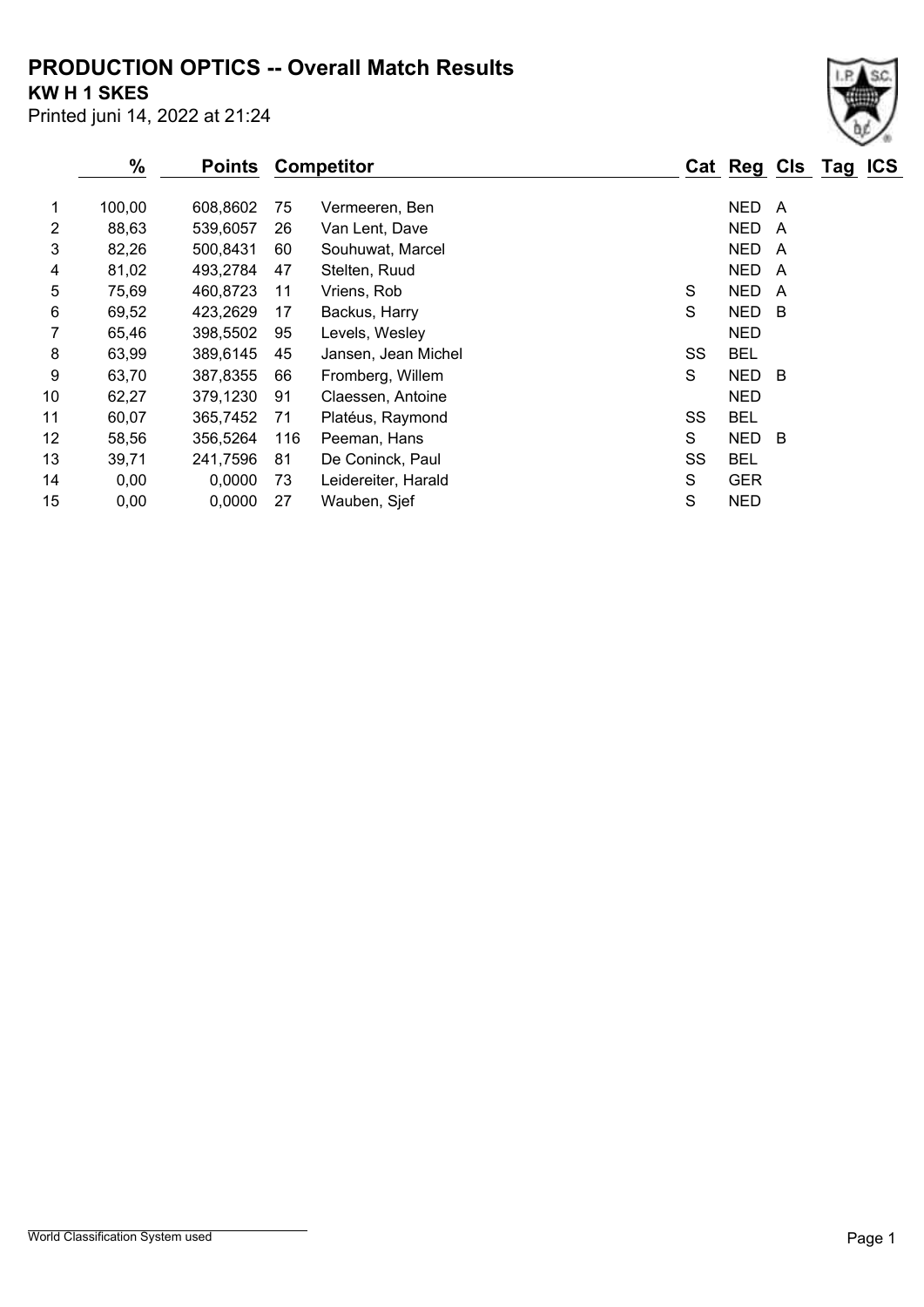**REVOLVER -- Overall Match Results**

**KW H 1 SKES**

Printed juni 14, 2022 at 21:24

| %      |  | <b>Points Competitor</b>       |               | Cat Reg Cls Tag ICS |  |  |
|--------|--|--------------------------------|---------------|---------------------|--|--|
| 100.00 |  | 610,0000 35 Verhoeven, Laurens | $\mathcal{S}$ | NED B               |  |  |
| 0.00   |  | 0,0000 12 Pasveer, Cor         | SS.           | NED                 |  |  |

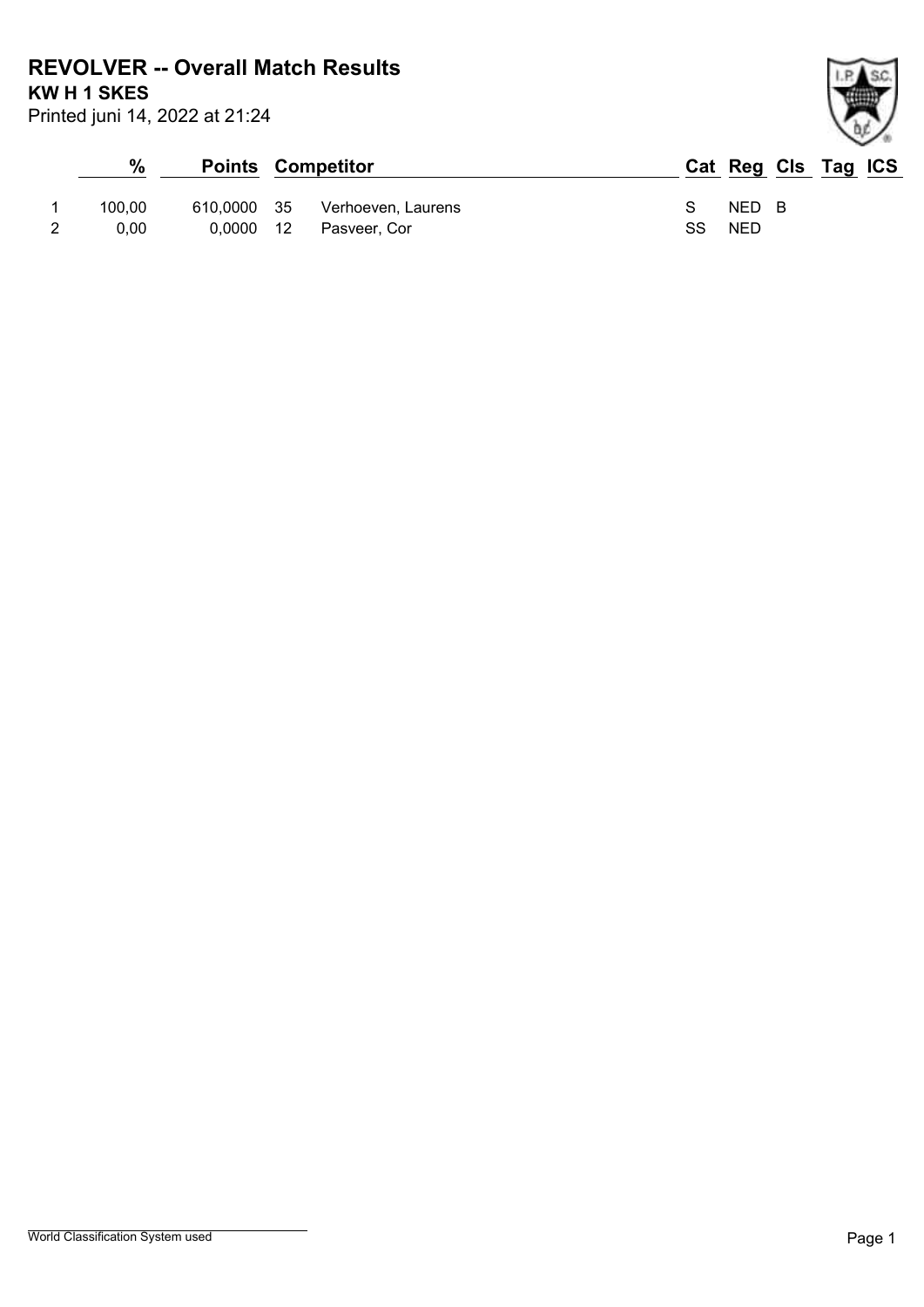## **STANDARD -- Overall Match Results**

**KW H 1 SKES**

| Printed juni 14, 2022 at 21:24 |  |  |  |
|--------------------------------|--|--|--|
|--------------------------------|--|--|--|

|                         | $\frac{9}{6}$ |          | <b>Points</b><br><b>Competitor</b> |                                    |             |            | Cat Reg Cls Tag | <b>ICS</b> |  |
|-------------------------|---------------|----------|------------------------------------|------------------------------------|-------------|------------|-----------------|------------|--|
| 1                       | 100,00        | 586,0506 | 31                                 | Janssen, Rick                      |             | <b>NED</b> | - A             |            |  |
| $\overline{\mathbf{c}}$ | 97,28         | 570,1182 | 58                                 | Koek, Nico                         |             | <b>NED</b> | $\overline{A}$  |            |  |
| 3                       | 86,41         | 506,3830 | 49                                 | Van Bergen, Philippe               |             | <b>BEL</b> |                 |            |  |
| 4                       | 85,03         | 498,2940 | 80                                 | Veenman, Tim                       |             | <b>NED</b> |                 |            |  |
| 5                       | 78,14         | 457,9305 | 44                                 | Van Leeuwen, Joost                 |             | <b>NED</b> | $\overline{A}$  |            |  |
| $\,6\,$                 | 76,00         | 445,4108 | 21                                 | Franssen, Harm                     | S           | <b>NED</b> | $\overline{A}$  |            |  |
| $\overline{7}$          | 74,74         | 438,0144 | 78                                 | Van Oers, Stijn                    |             | <b>BEL</b> |                 |            |  |
| 8                       | 74,23         | 435,0448 | 33                                 | Wille, Mark                        | S           | <b>NED</b> |                 |            |  |
| 9                       | 73,37         | 430,0035 | 112                                | Heine, Markus                      | S           | <b>GER</b> |                 |            |  |
| 10                      | 71,33         | 418,0093 | 79                                 | Hake, Alex                         |             | <b>NED</b> |                 |            |  |
| 11                      | 71,02         | 416,2348 | 46                                 | DEOM, Jean-Jacques                 | S           | <b>BEL</b> |                 |            |  |
| 12                      | 68,73         | 402,8217 | 36                                 | De nooijer, Leo                    | S           | <b>NED</b> |                 |            |  |
| 13                      | 66,92         | 392,1865 | 43                                 | Kalmijn, Willem                    | SS          | <b>NED</b> |                 |            |  |
| 14                      | 63,95         | 374,7534 | 55                                 | Keijzer, Rudolf                    | SS          | <b>NED</b> | B               |            |  |
| 15                      | 63,66         | 373,1006 | 110                                | Saldic, Jasmin                     |             | <b>NED</b> |                 |            |  |
| 16                      | 62,59         | 366,8328 | 83                                 | Pereira Machado Matos, Mário Jorge | S           | <b>GER</b> |                 |            |  |
| 17                      | 62,11         | 363,9834 | 68                                 | Rieder, Thomas                     | S           | <b>GER</b> |                 |            |  |
| 18                      | 56,67         | 332,1003 | 38                                 | Keidel, Burkhard                   | S           | <b>GER</b> |                 |            |  |
| 19                      | 55,38         | 324,5650 | 99                                 | Peitz, Uwe                         | SS          | <b>GER</b> |                 |            |  |
| 20                      | 55,10         | 322,8887 | 102                                | Van gennip, Frank                  | S           | <b>NED</b> |                 |            |  |
| 21                      | 52,36         | 306,8448 | 61                                 | Frissen, Alexander                 | S           | <b>NED</b> |                 |            |  |
| 22                      | 52,34         | 306,7605 | 94                                 | Klaßen, Robert                     | SS          | <b>GER</b> |                 |            |  |
| 23                      | 52,30         | 306,5312 | 51                                 | Raaijmakers, Inge                  | L           | <b>NED</b> | $\mathsf{C}$    |            |  |
| 24                      | 52,04         | 305,0012 | 90                                 | Teheux, John                       | S           | <b>NED</b> |                 |            |  |
| 25                      | 51,15         | 299,7739 | 101                                | Ferfer, Andreas                    |             | <b>GER</b> |                 |            |  |
| 26                      | 49,69         | 291,1844 | 113                                | Mützenich-Heine, Sandra            | L           | <b>GER</b> |                 |            |  |
| 27                      | 48,66         | 285,1455 | 100                                | Freude, Dirk                       | $\mathbf S$ | <b>GER</b> |                 |            |  |
| 28                      | 48,25         | 282,7540 | 104                                | Schrader, Jan                      |             | <b>GER</b> |                 |            |  |
| 29                      | 45,55         | 266,9682 | 84                                 | Lepahe, Bert                       | SS          | <b>GER</b> |                 |            |  |
| 30                      | 37,00         | 216,8593 | 16                                 | Mertens, John                      | SS          | <b>NED</b> |                 |            |  |
| 31                      | 0,00          | 0,0000   | 108                                | Paredis, Steffen                   |             | <b>BEL</b> |                 |            |  |
|                         |               |          |                                    |                                    |             |            |                 |            |  |